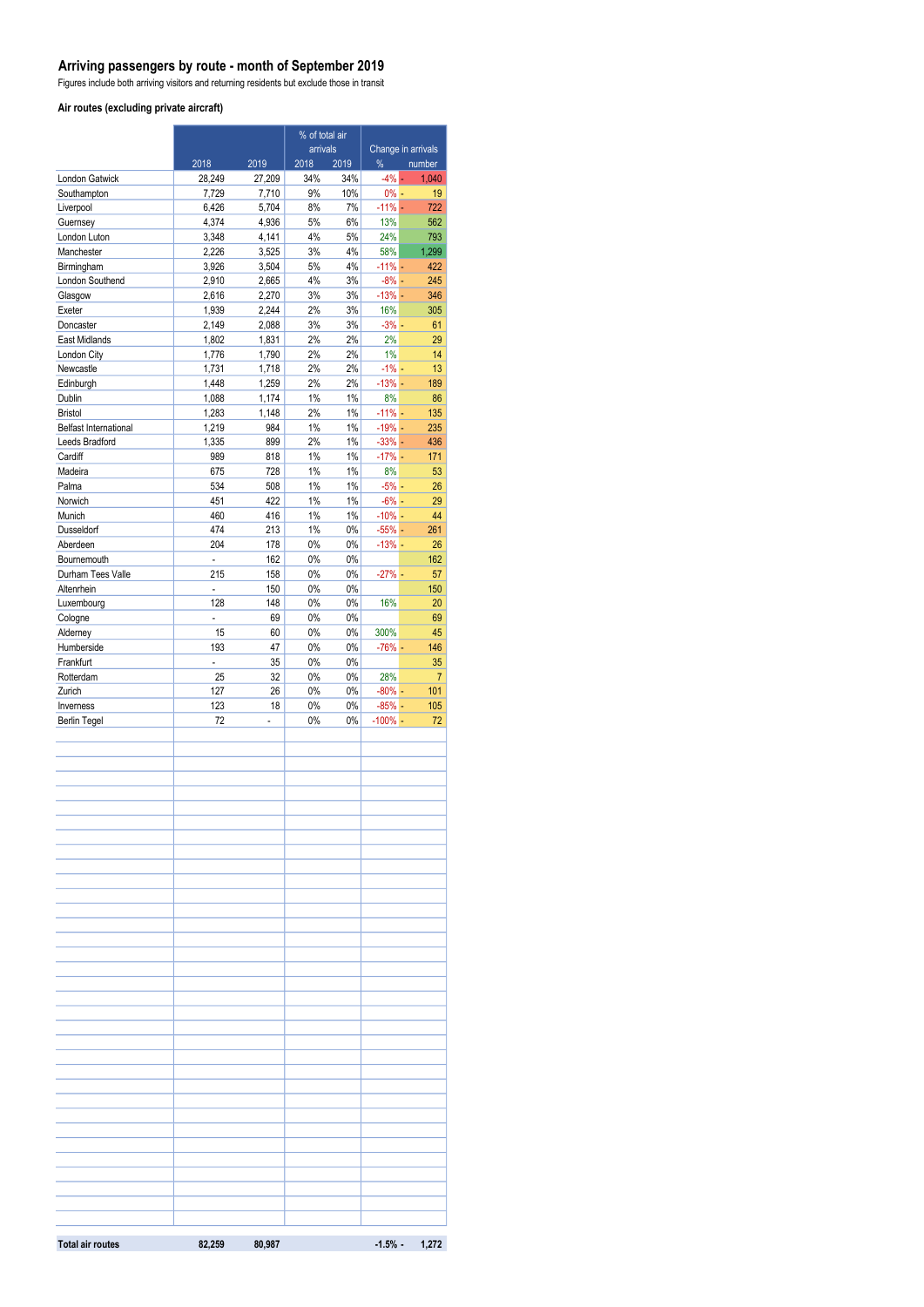# **Arriving passengers by route - month of September 2019**

Figures include both arriving visitors and returning residents but exclude those in transit

# **Sea routes**

|                         |                          |        | % of total sea<br>arrivals |       | Change in arrivals |        |  |
|-------------------------|--------------------------|--------|----------------------------|-------|--------------------|--------|--|
|                         | 2018                     | 2019   | 2018                       | 2019  | $\%$               | number |  |
| St Malo                 | 21,335                   | 20,045 | 53%                        | 56%   | $-6\%$ $-$         | 1,290  |  |
| Poole                   | 5,618                    | 5,727  | 14%                        | 16%   | 2%                 | 109    |  |
| Guernsey                | 4,770                    | 3,589  | 12%                        | 10%   | $-25%$ $-$         | 1,181  |  |
| Granville               | 2,780                    | 1,810  | 7%                         | 5%    | $-35%$ -           | 970    |  |
| Visiting Yachtsmen      | 1,814                    | 1,301  | 5%                         | 4%    | $-28% -$           | 513    |  |
| Sark                    | 1,115                    | 1,125  | 3%                         | 3%    | 1%                 | 10     |  |
| Carteret                | 1,179                    | 1,079  | 3%                         | 3%    | $-8\%$ -           | 100    |  |
| Cruise                  | 428                      | 630    | 1%                         | 2%    | 47%                | 202    |  |
| Portsmouth              | 1,011                    | 285    | 3%                         | $1\%$ | $-72%$ -           | 726    |  |
| <b>Dielette</b>         | $\overline{\phantom{a}}$ | 276    | 0%                         | $1\%$ |                    | 276    |  |
|                         |                          |        |                            |       |                    |        |  |
| <b>Total sea routes</b> | 40,050                   | 35,867 |                            |       | $-10.4%$ -         | 4,183  |  |

### **Air and Sea combined**

|                              |         |         | share of arrivals by |      |                    |        |
|------------------------------|---------|---------|----------------------|------|--------------------|--------|
|                              |         |         | air                  |      | Change in arrivals |        |
|                              | 2018    | 2019    | 2018                 | 2019 | $\%$               | number |
| Total arrivals (air and sea) | 122,309 | 116,854 | 67%                  | 69%  | $-4.5%$ -          | 5.455  |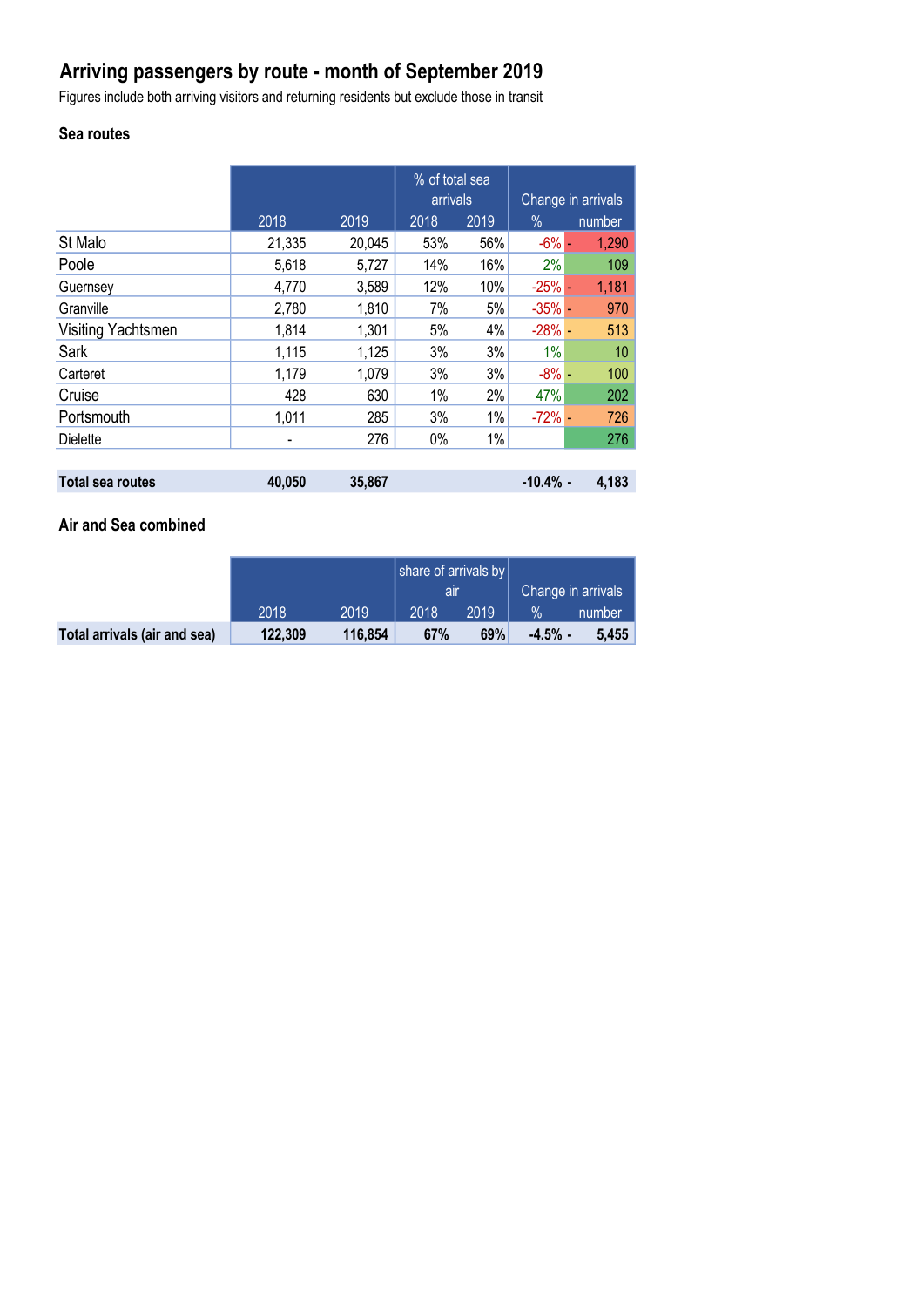### **Arriving passengers by route - Year-to-date 2019**

Figures include both arriving visitors and returning residents but exclude those in transit

#### **Air routes (excluding private aircraft)**

|                                |                          |                                | % of total air<br>arrivals |                | Change in arrivals      |                |
|--------------------------------|--------------------------|--------------------------------|----------------------------|----------------|-------------------------|----------------|
|                                | 2018                     | 2019                           | 2018                       | 2019           | %                       | number         |
| London Gatwick                 | 248,921                  | 256,324                        | 38%                        | 38%            | 3%                      | 7,403          |
| Southampton                    | 64,241                   | 61,977                         | 10%                        | 9%             | $-4%$ -                 | 2,264          |
| Liverpool                      | 50,195                   | 55,327                         | 8%                         | 8%             | 10%                     | 5,132          |
| Guernsey                       | 32,246                   | 38,029                         | 5%                         | 6%             | 18%                     | 5,783          |
| Birmingham<br>London Luton     | 29,808<br>22,218         | 26,476<br>24,409               | 5%<br>3%                   | 4%<br>4%       | $-11% -$<br>10%         | 3,332<br>2,191 |
| Manchester                     | 18,017                   | 21,983                         | 3%                         | 3%             | 22%                     | 3,966          |
| Glasgow                        | 21,970                   | 20,460                         | 3%                         | 3%             | $-7\%$ -                | 1,510          |
| Exeter                         | 16,849                   | 17,816                         | 3%                         | 3%             | 6%                      | 967            |
| London Southend                | 12,701                   | 17,383                         | 2%                         | 3%             | 37%                     | 4,682          |
| East Midlands                  | 14,455                   | 13,612                         | 2%                         | 2%             | $-6\%$ $-$              | 843            |
| Doncaster                      | 14,042                   | 13,453                         | 2%                         | 2%             | $-4%$ -                 | 589            |
| London City<br>Newcastle       | 13,569                   | 13,432                         | 2%<br>2%                   | 2%             | $-1\%$ –<br>$0% -$      | 137<br>10      |
| <b>Bristol</b>                 | 11,896<br>10,422         | 11,886<br>10,443               | 2%                         | 2%<br>2%       | 0%                      | 21             |
| <b>Belfast International</b>   | 9,692                    | 9,318                          | $1\%$                      | $1\%$          | $-4%$ -                 | 374            |
| Edinburgh                      | 8,803                    | 8,370                          | 1%                         | $1\%$          | $-5%$ -                 | 433            |
| Dublin                         | 7,271                    | 7,203                          | 1%                         | $1\%$          | $-1\%$ -                | 68             |
| Cardiff                        | 8,003                    | 6,503                          | 1%                         | $1\%$          | $-19% -$                | 1,500          |
| <b>Leeds Bradford</b>          | 6,725                    | 5,804                          | 1%                         | $1\%$          | $-14% -$                | 921            |
| Madeira                        | 4,364                    | 4,597                          | 1%                         | $1\%$          | 5%                      | 233            |
| Munich                         | 2,115                    | 3,171                          | 0%                         | 0%             | 50%                     | 1.056          |
| Dusseldorf<br>Norwich          | 4,402<br>3,057           | 3,058<br>2,736                 | 1%<br>0%                   | $0\%$<br>$0\%$ | $-31% -$<br>$-11% -$    | 1,344<br>321   |
| Palma                          | 2,023                    | 1,913                          | 0%                         | 0%             | $-5%$ $-$               | 110            |
| Aberdeen                       | 1,272                    | 1,420                          | 0%                         | 0%             | 12%                     | 148            |
| Durham Tees Valley             | 1,264                    | 1,350                          | 0%                         | 0%             | 7%                      | 86             |
| Tenerife                       | 1,291                    | 1,116                          | 0%                         | 0%             | $-14% -$                | 175            |
| Newquay                        | $\overline{a}$           | 955                            | 0%                         | 0%             |                         | 955            |
| Zurich                         | 781                      | 946                            | 0%                         | 0%             | 21%                     | 165            |
| Inverness                      | 884                      | 924                            | 0%                         | 0%             | 5%                      | 40             |
| Geneva<br>Bournemouth          | 937                      | 882<br>835                     | 0%<br>0%                   | 0%<br>$0\%$    | -6% -                   | 55<br>835      |
| Humberside                     | 1,113                    | 808                            | 0%                         | 0%             | $-27% -$                | 305            |
| Rotterdam                      | 366                      | 391                            | 0%                         | 0%             | 7%                      | 25             |
| Vienna                         | 348                      | 371                            | 0%                         | $0\%$          | 7%                      | 23             |
| Gibraltar                      | $\overline{a}$           | 217                            | 0%                         | 0%             |                         | 217            |
| Luxembourg                     | 202                      | 209                            | 0%                         | $0\%$          | 3%                      | $\overline{7}$ |
| Grenoble                       | 133                      | 206                            | 0%                         | 0%             | 55%                     | 73             |
| Akureyri Airport               | $\overline{a}$           | 196                            | 0%                         | 0%             |                         | 196            |
| Malaga<br>Alderney             | 156<br>15                | 178<br>158                     | 0%<br>0%                   | 0%<br>0%       | 14%<br>953%             | 22<br>143      |
| Altenrhein                     | L,                       | 150                            | 0%                         | $0\%$          |                         | 150            |
| London Heathrow                | $\overline{a}$           | 122                            | 0%                         | 0%             |                         | 122            |
| Rostock-Laage Airport          |                          | 122                            | $0\%$                      | $0\%$          |                         | 122            |
| Friedrichshafen                |                          | 104                            | 0%                         | 0%             |                         | 104            |
| Frankfurt                      |                          | 90                             | 0%                         | 0%             |                         | 90             |
| Cologne                        | $\overline{\phantom{0}}$ | 69                             | 0%                         | 0%             |                         | 69             |
| Dresden                        | $\overline{a}$           | 68                             | 0%                         | 0%             |                         | 68             |
| Leipzig<br><b>Berlin Tegel</b> | $\overline{a}$           | 66<br>50                       | 0%<br>0%                   | $0\%$<br>0%    | $-94%$ -                | 66             |
| Kassel                         | 820<br>160               | 50                             | 0%                         | 0%             | $-69% -$                | 770<br>110     |
| Bremen                         | -                        | 46                             | 0%                         | 0%             |                         | 46             |
| Paderborn                      |                          | 46                             | 0%                         | 0%             |                         | 46             |
| Stuttgart                      | 190                      | 40                             | 0%                         | 0%             | $-79%$ -                | 150            |
| Saarbrücken                    | $\overline{\phantom{a}}$ | 37                             | 0%                         | 0%             |                         | 37             |
| Dortmund                       | L                        | 36                             | 0%                         | 0%             |                         | 36             |
| Munster                        | $\overline{a}$           | 30                             | 0%                         | 0%             |                         | 30             |
| Seville Airport<br>Erfurt      | 156                      | 30<br>29                       | 0%<br>0%                   | 0%<br>0%       | $-81% -$                | 30<br>127      |
| Braunschweig                   | L,                       | 19                             | 0%                         | 0%             |                         | 19             |
| Maastricht                     | $\overline{a}$           | 19                             | 0%                         | 0%             |                         | 19             |
| Hamburg                        | 386                      | $\overline{a}$                 | 0%                         | 0%             | $-100\%$ -              | 386            |
| Sønderborg                     | 100                      | $\overline{a}$                 | 0%                         | 0%             | $-100\%$ -              | 100            |
| Barcelona                      | 34                       | -                              | 0%                         | 0%             | $-100\%$ -              | 34             |
| <b>Basle</b>                   | 107                      |                                | 0%                         | 0%             | $-100\%$ -              | 107            |
| Berne                          | 612                      | -                              | 0%                         | 0%             | $-100\%$ -              | 612            |
| Biggin Hill                    | 41                       | -                              | 0%                         | 0%             | $-100\%$ -              | 41             |
| Faro<br>Hanover                | 131<br>144               | $\overline{\phantom{a}}$<br>L, | 0%<br>0%                   | 0%<br>0%       | $-100\%$ -<br>$-100%$ - | 131<br>144     |
| Madrid                         | 88                       | $\overline{a}$                 | 0%                         | 0%             | $-100%$ -               | 88             |
| Salzburg                       | 130                      | -                              | 0%                         | 0%             | $-100\%$ -              | 130            |
| <b>Total air routes</b>        | 649,866                  | 668,068                        |                            |                | 2.8%                    | 18,202         |
|                                |                          |                                |                            |                |                         |                |